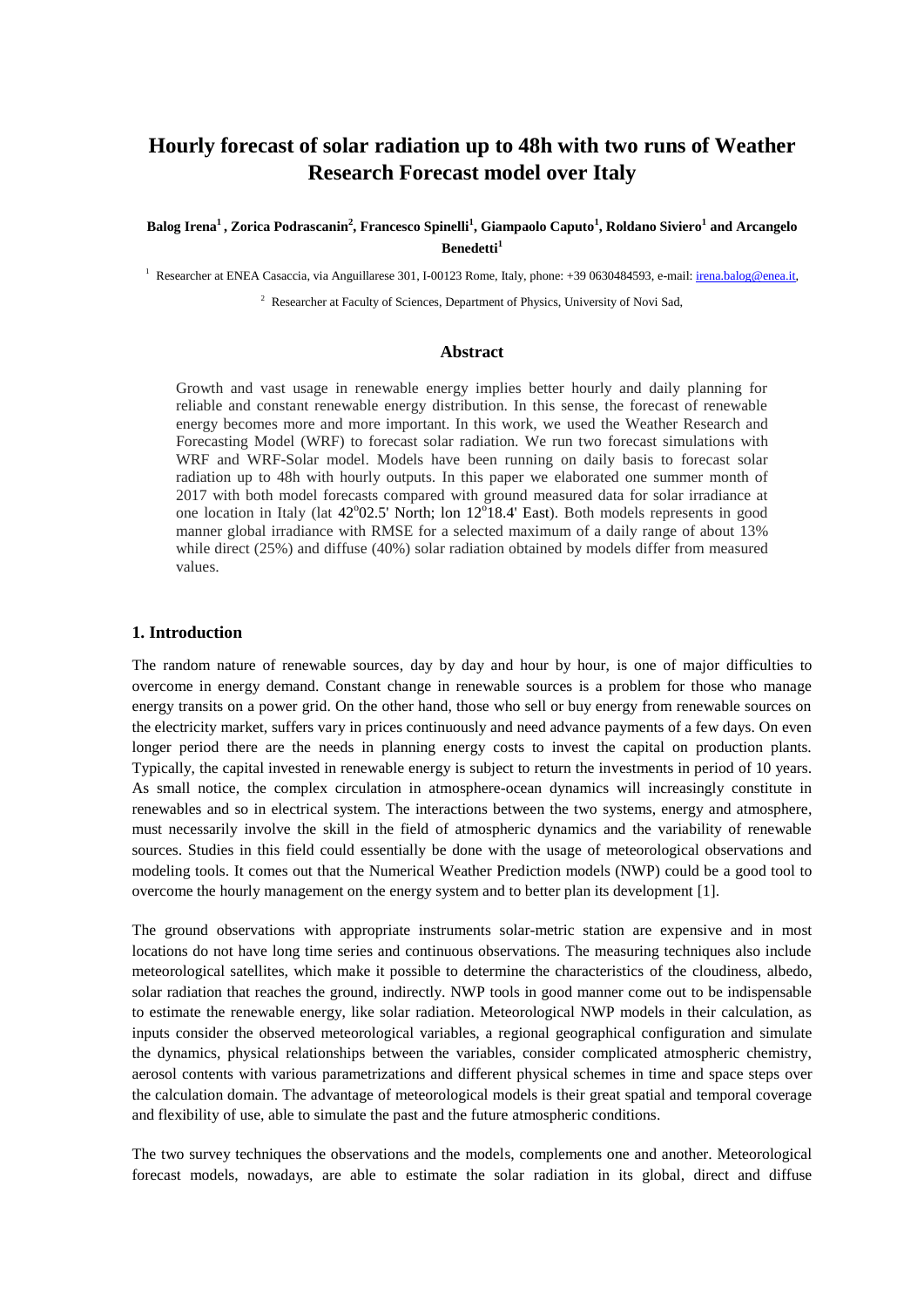components, like temperature, wind, precipitation etc. NWP starts to be present in any research on solar radiation. Reliable measurements of solar radiation on the ground are essential to verify the model estimates, even in a few locations.

It this work, we will present the outputs of two forecast models (WRF-ARW and WRF-SOLAR) and compared the availability of those models in hourly planning of renewable need up to 48h. Up to now, this is the first known run of WRF-SOLAR over the region of Italy. The main objective of this work is the identification and quantification of the model capability to forecast solar irradiance components in selected configuration. The solar radiation components, downward total flux called as global horizontal irradiance (GHI), the direct normal irradiance (DNI) and the diffuse downward flux called as diffuse horizontal irradiance (DIF) are compared here. The nomenclatures of GHI, DNI, and DIF are followed in entire work.

## **2. Data and methods**

## **2.1 Observational data**

The availability of data with hourly intervals of direct radiation is very poor. The detailed study of concentrating solar plants (CSP) cannot disregard the knowledge of this parameter. In addition direct solar radiation is the fundamental for calculation the potential energy that a given system could produce. The hourly trends of direct radiation make it possible to identify any critical issues on the control and regulation system depends on the thermomechanical stress to which the components of CSP plant are subjected. Finally, the knowledge of the direct radiation profiles in time such as in typical meteorological year at a specific location allows the correct sizing of the storage system based on technical-economic considerations.

Italian National Agency for New Technologies, Energy and Sustainable Economic Development (ENEA), has installed several stations for the measurement of temperature, GHI, DNI and DIF in a region of Italy. A meteorological solar-metric station counts two pyranometers; one to measure hemispherical solar irradiance, a global horizontal (solar) radiation of a given atmosphere and second which consists with a shaded rotating arm to measure diffuse horizontal radiation, and one pyrheliometer, a solar tracking system to ensure the system consistently aimed toward the sun, to measure a direct beam solar irradiance. The following study takes into consideration the data acquired by one installed ENEA station, Casaccia near Rome [2].

## **2.2 Description of NWP models and WRF family**

The solar radiation is the main energy source in ocean-atmosphere system, where thermal structure is determined in the dynamic of the atmosphere. The representation of the radiative transfer process is an essential component of the NWP models. The development of solar radiation governing the NWP models becomes dominant applications that have motivated the formulation of the schemes and solar parameterizations in the atmospheric models. At first, the main interest of the solar parameterizations in the atmospheric models was to include the diurnal cycle, required for a realistic representation of the surface fluxes in a column of atmosphere. Now, atmospheric forecast models solve algorithms in radiative transfer, layer by layer, and their interaction with the atmospheric particles within the cumulus and microphysics schemes. The advance knowledge of solar radiation available on the site of a solar plant allows to conveniently managing the plant itself.

The Weather Research and Forecasting Model (WRF) is a state of the art mesoscale numerical weather prediction system designed for both atmospheric research and operational forecasting applications. WRF was developed at the National Center for Atmospheric Research (NCAR) which is operated by the University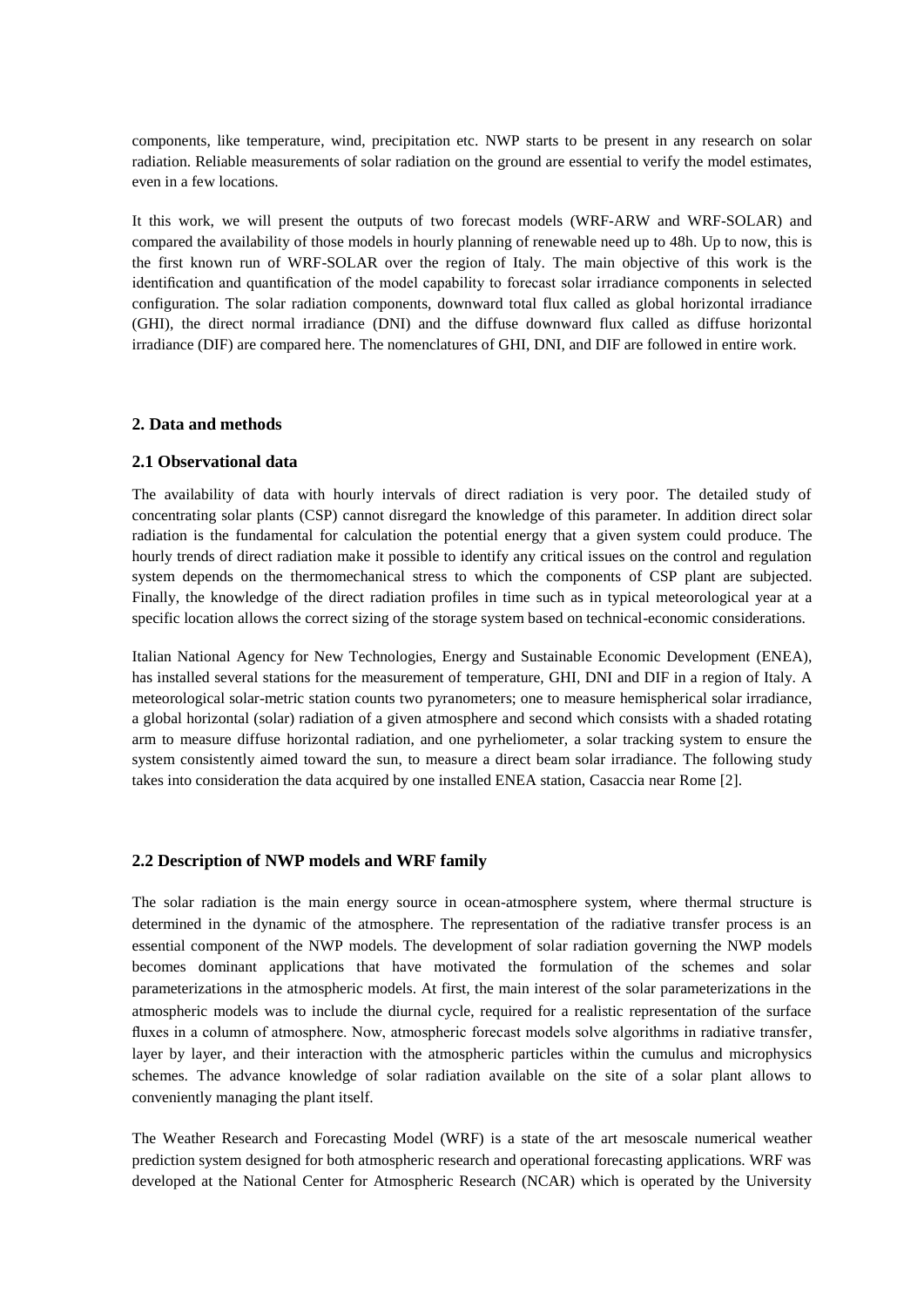Corporation for Atmospheric Research (UCAR). The model features two main dynamical cores (ARW and NMM), a data assimilation system, and software architecture to support parallel computation and system extensibility. The model, in its both cores, is used in a wide range of meteorological applications with different time and horizontal scales from tens of meters to thousands of kilometers [4]. In this work, we will present two simulations of WRF model, ARW and SOLAR. SOLAR, in different words, is modified ARW core to meet with the new framework of solar energy application, developed to diagnose internally relevant atmospheric parameters required by the solar industry. Recent studies of the WRF model contributed in better and more reliable solar power forecasting where are improved representation of aerosol-radiation feedback, incorporation of cloud-aerosol interactions, and improved cloud radiation feedback [5].

## **2.3 WRF run and domain simulation**

Both models grid size is set to 10x10 km. Simulations has 151x151 grid points with the center of the computational domain at latitude 41.25° and longitude 13.5°, covering the region of Italy (Fig. 1).



Fig. 1: WRF family computation domain, example; Global horizontal radiation at surface

Vertical resolution of models is 30 sigma levels and 4 soil levels. The NCEP/NCAR Global Forecast System (GFS) [6] (1°x1°) was used as an input data for both simulations, considering four time daily input. The Dudhia's scheme is used for the shortwave radiation parametrization for both models. Simulations are run for each day of the evaluation period up to 48 hours, starting from 0:00 UTC where first hours are considered as model spin up. The run outputs are then compared with ground observation data. We set the WRF-SOLAR run the same physical parameters, in order to be compared with ARW outputs. Only new developed parametrization of WRF-SOLAR model differ than WRF-ARW run.

#### **3. Results**

#### **3.1. Analysis of observational and forecasted data for August 2017**

We are oriented to the sources of error as an intrinsic limitation of the WRF model family and its solar schemes. The initial idea was to focus on the solar resource applications. Nevertheless, the deep statistical analysis of the physical aspects of the capability of WRF model in forecast solar irradiance is presented.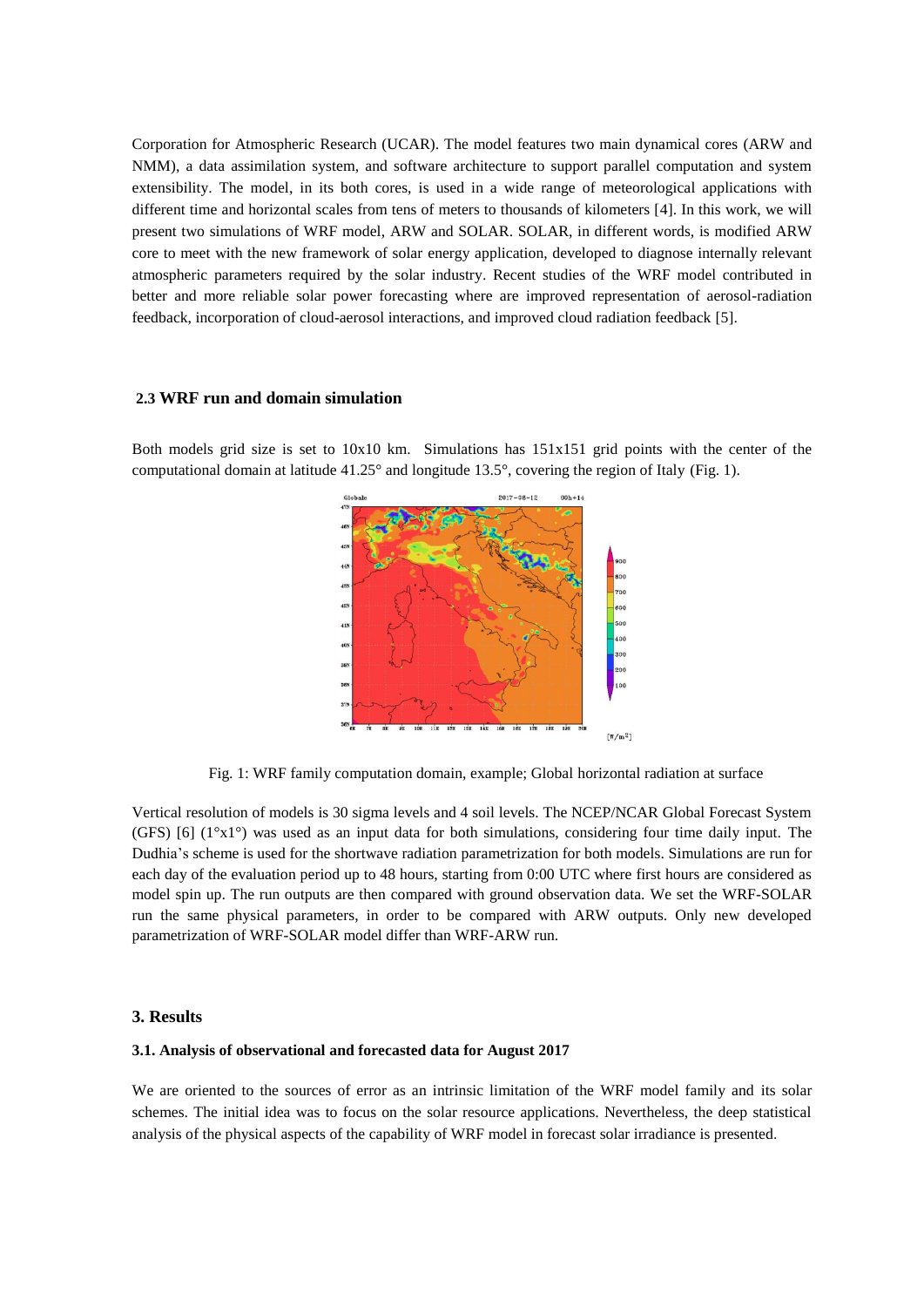

Fig. 2: Monthly mean for August 2017 for observed and forecasted on the left 0-24 and on the right 24-48h values of global horizontal (GHI), direct normal (DNI) and diffuse horizontal (DIF) irradiance.

We compared two runs of WRF model, ARW and SOLAR, with observed ground measurements of the component of solar radiation. Acquired forecast outputs of 0-24h and 24-48h were the subjected in reproduction of daily irradiation. In this work we present the mean monthly values (August 2017) of all radiation components, where on the left, first day forecast values are compared with observations, and on the right, second day forecast are compared with the observations (Fig.2.), with already defined nomenclatures. Ground observations are separated in two different averaged values, one as 10min (±5min) averaged and another as 60min  $(\pm 30$ min) averaged vales, both centered over round hourly values. The instantaneous measurements for August do not differ with 10min averaged values and with this on mind are omitted in the analysis.

On Fig.2 we observed that there are no big differences in first and second day forecasts for the month of August, 2017. WRF model in both runs and in both time scale, overestimate the values of GHI slightly, and DNI, while underestimation is presented in DIF. The model represents in good manner the shape of daily values for GHI and DNI, while the shape of DIF suffers some limitations. Despite not good representations in shape of average monthly time series, the maximum values for DIF are represented quite well in both time scales. In the next part, we will present the rigorous statistics of daily representation for both runs and observations.

## **3.2 Statistics**

In order to give a value of our forecast models, we determine and equate the standard statistical parameters of a daily hourly values range, between 10h and 15h in forecast for a both time scales against observations. First, we compared GHI, than DNI and finally DIF values, where scatter plot is presented with entire statistics available in table. The statistics in tables contain the values in mean, maximum, mean absolute error (MEA), mean absolute error percentage (MEA%), mean bias error (MBE), mean bias error percentage (MBE%), root mean square error (RMSE) and root mean square percentage error (RMSE%).

Scatter plot of GHI for first day forecast (WRF-ARW presented in black, WRF-SOLAR presented in yellow) against the observations, both averaged over 10 min (on the left) and 60 min (on the right) are presented in Fig. 3, while in Fig.4, the same pattern is followed for the second day forecast (WRF-ARW presented in green, WRF-SOLAR presented in blue). On both scatter plots, we observe that the forecasts in both runs and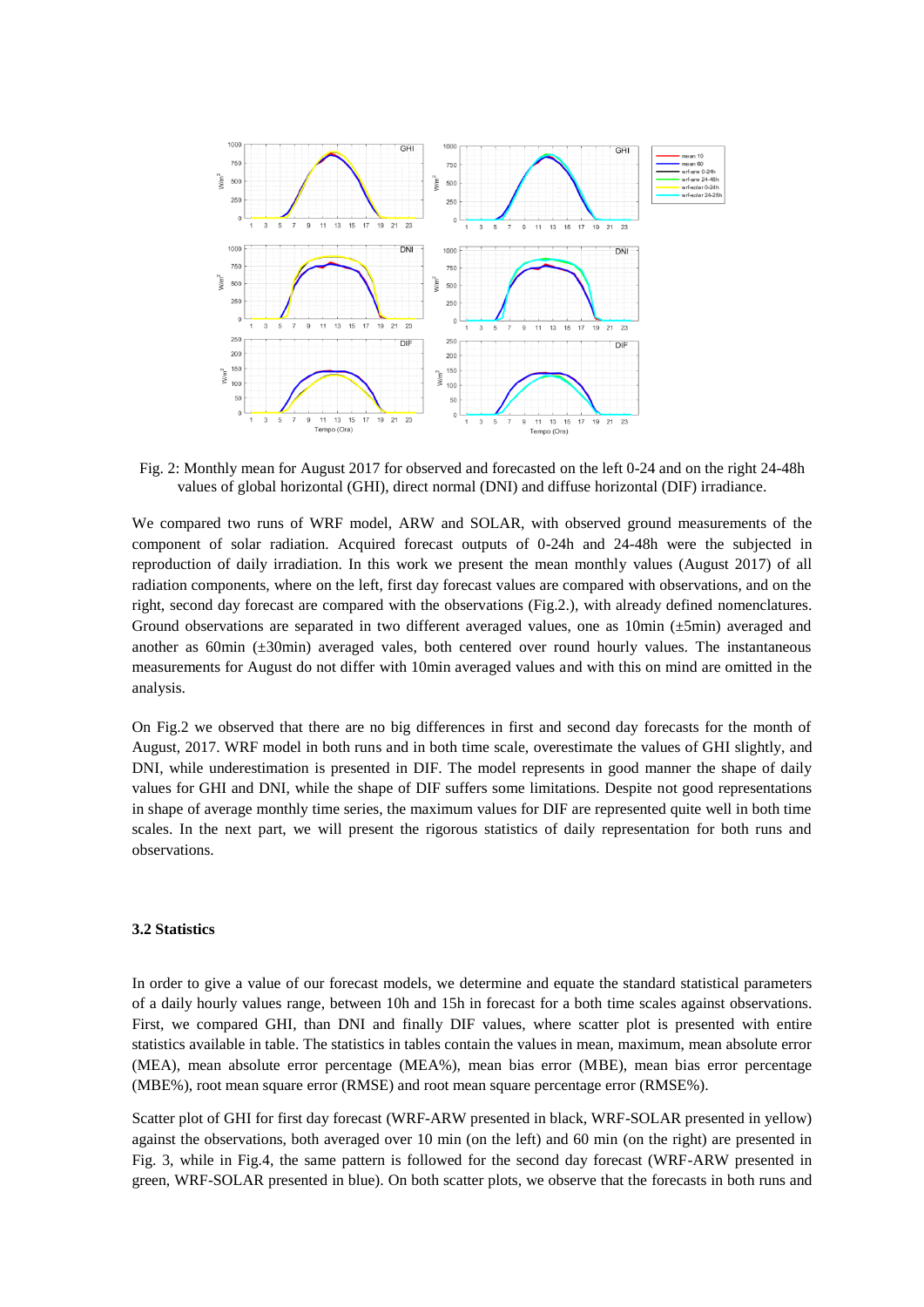in both time scales are in quite good correlation with the observations, with small overestimation scatters in forecasted values. Slight overestimation in entire range of GHI is also presented in the graph of monthly mean values. In Table 1, entire statistics is presented in GHI values of selected daily range for both model runs in both time scales, compared with 10min and 60min observed values. The statistic values for first day forecast show better adequacy than for the second day forecast. Mean values are slightly overestimated while maximum values are underestimated by both models. RMSE% for GHI is about 14% for first day forecast compared with 10min averaged while 12% for 60min averaged of compared data. The second day forecast ARW model achieve lower RMSE% than SOLAR. In this sense, we could say, that the both models reproduce in good manner GHI values.



Fig. 3: GHI scatter plot, ±5min mean observation mean on the left and ±30min mean observation on the right compared with 0-24h WRF-ARW (black) and 0-24h WRF-SOLAR (yellow).



Fig. 4: GHI scatter plot, ±5min mean observation mean on the left and ±30min mean observation on the right compared with 24-48h WRF-ARW (green) and 24-48h WRF-SOLAR (blue).

|                                  | Global Horizontal (Solar) Irradiance (GHI) |                                         |                                         |                                                   |                                                  |                                            |                                                  |                                                    |
|----------------------------------|--------------------------------------------|-----------------------------------------|-----------------------------------------|---------------------------------------------------|--------------------------------------------------|--------------------------------------------|--------------------------------------------------|----------------------------------------------------|
| <b>STATISTICS</b>                | obs(10')<br>VS<br><b>ARW</b><br>$(0-24)$   | obs(10')<br><b>vs SOLAR</b><br>$(0-24)$ | $obs(60')$ vs<br><b>ARW</b><br>$(0-24)$ | obs(60')<br><b>VS</b><br><b>SOLAR</b><br>$(0-24)$ | obs(10')<br><b>VS</b><br><b>ARW</b><br>$(24-48)$ | $obs(10')$ vs<br><b>SOLAR</b><br>$(24-48)$ | obs(60')<br><b>VS</b><br><b>ARW</b><br>$(24-48)$ | obs(60')<br><b>VS</b><br><b>SOLAR</b><br>$(24-48)$ |
| mean (Obs.)                      | 771.5                                      | 771.5                                   | 769.7                                   | 769.7                                             | 771.5                                            | 771.5                                      | 769.7                                            | 769.7                                              |
| mean (Forc.)                     | 816.3                                      | 817.3                                   | 816.3                                   | 817.3                                             | 805.9                                            | 806.5                                      | 805.9                                            | 805.5                                              |
| Max(Obs.)                        | 1089                                       | 1089                                    | 914                                     | 914                                               | 1089                                             | 1089                                       | 914                                              | 914                                                |
| Max(Forc.)                       | 940.3                                      | 940.3                                   | 940.3                                   | 940.3                                             | 935.8                                            | 935.7                                      | 935.8                                            | 935.7                                              |
| MAE $[$ W.m <sup>-2</sup> $]$    | 49.6                                       | 51.3                                    | 47.5                                    | 49.2                                              | 50.7                                             | 51.3                                       | 47.2                                             | 48.9                                               |
| MAE %                            | 6.9                                        | 7.1                                     | 6.6                                     | 6.8                                               | 7.0                                              | 7.1                                        | 6.6                                              | 6.8                                                |
| $MBE[W.m^{-2}]$                  | 42.6                                       | 43.6                                    | 44.2                                    | 45.3                                              | 32.8                                             | 33.4                                       | 34.4                                             | 35.0                                               |
| MBE %                            | 5.9                                        | 6                                       | 6.1                                     | 6.3                                               | 4.5                                              | 4.6                                        | 4.8                                              | 4.9                                                |
| <b>RMSE</b> [W.m <sup>-2</sup> ] | 110.0                                      | 110.8                                   | 92.1                                    | 93.1                                              | 113.4                                            | 117.3                                      | 95.4                                             | 101.3                                              |
| RMSE %                           | 14.3                                       | 14.4                                    | 12.0                                    | 12.1                                              | 14.7                                             | 15.2                                       | 12.4                                             | 13.2                                               |

Table 1: Statistics analysis of GHI for daily values for time range of 10-15h.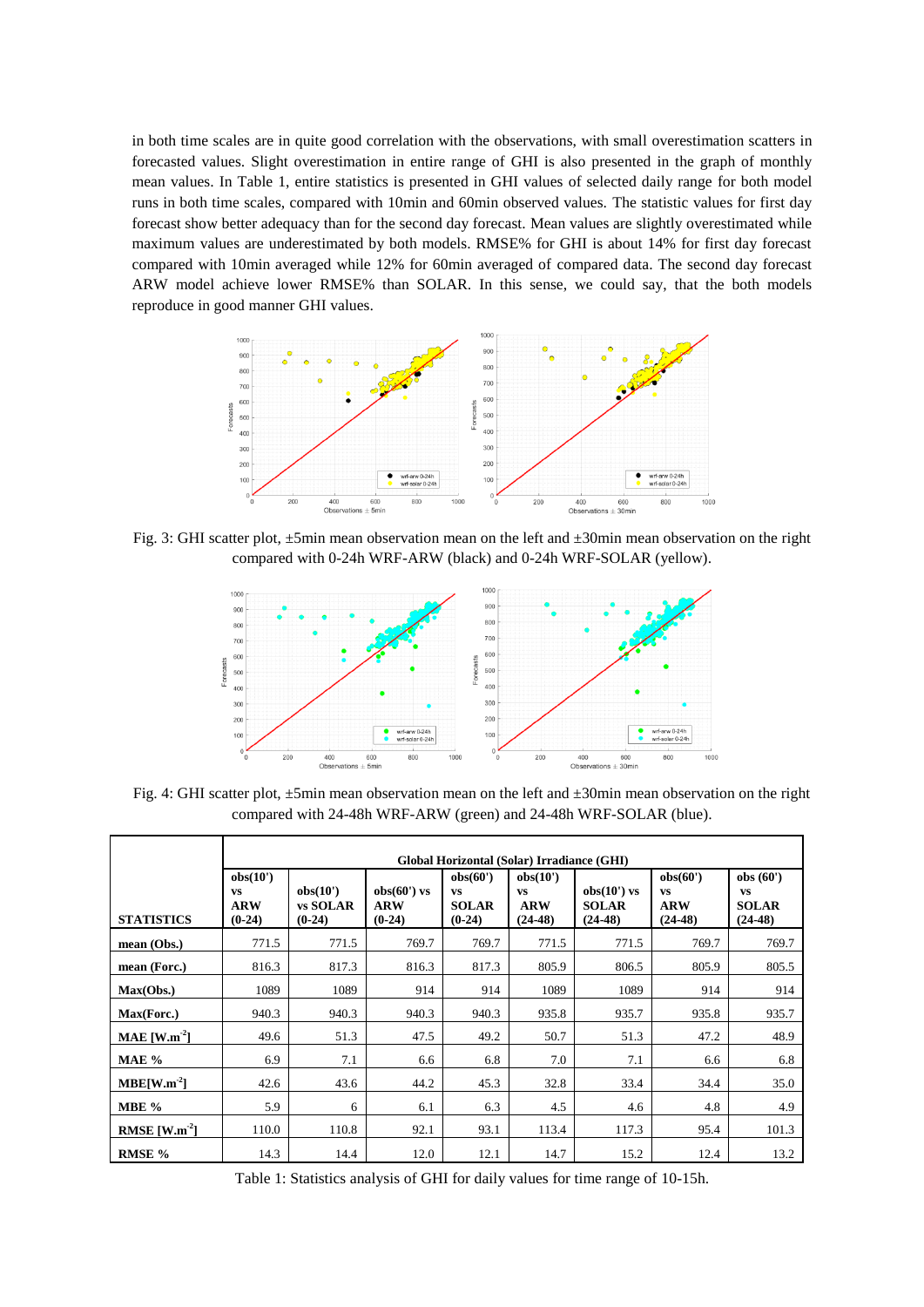DNI forecasts are overestimated in almost all observed daily range values. Presented overestimation could be the poor ability of model not to involve in detail humidity in atmosphere and complicated chemistry presented in atmospheric particles included in solar parametrization schemes applied in presented model runs. Nevertheless, overestimation in first day forecast is presented in almost entire compared region, while in second day forecast, underestimated scatters are also observed. ARW shows better correlation than SOLAR run for second day forecast. Both models in the second day represent the forecast values in the compared range more scattered. The statistic values of DNI, as for GHI, represents the better quality in first day forecast compared with 60min mean observations. We observe RMSE% of 25% for the DNI when compared with the first day forecast while the percentage slightly increase for the second day forecast. The RMSE% decreases when the forecast are compared with 60min average values.



Fig. 5: DNI scatter plot, plot, ±5min mean observation mean on the left and ±30min mean observation on the right compared with 0-24h WRF-ARW (black) and 0-24h WRF-SOLAR (yellow).



Fig. 6: DNI scatter plot, ±5min mean observation mean on the left and ±30min mean observation on the right compared with 24-48h WRF-ARW (green) and 24-48h WRF-SOLAR (blue).

|                   | <b>Direct Normal Irradiance (DNI)</b> |                                           |                                         |                                                   |                                        |                                            |                                          |                                              |
|-------------------|---------------------------------------|-------------------------------------------|-----------------------------------------|---------------------------------------------------|----------------------------------------|--------------------------------------------|------------------------------------------|----------------------------------------------|
| <b>STATISTICS</b> | obs(10')<br>vs ARW<br>$(0-24)$        | $obs(10')$ vs<br><b>SOLAR</b><br>$(0-24)$ | $obs(60')$ vs<br><b>ARW</b><br>$(0-24)$ | obs(60')<br><b>VS</b><br><b>SOLAR</b> (<br>$0-24$ | obs(10')<br><b>vs ARW</b><br>$(24-48)$ | $obs(10')$ vs<br><b>SOLAR</b><br>$(24-48)$ | $obs(60')$ vs<br><b>ARW</b><br>$(24-48)$ | (60')<br>obs<br><b>vs SOLAR</b><br>$(24-48)$ |
| mean (Obs.)       | 746.4                                 | 746.4                                     | 747.9                                   | 747.9                                             | 746.4                                  | 746.4                                      | 747.9                                    | 747.9                                        |
| mean (Forc.)      | 868.8                                 | 871                                       | 898.8                                   | 871                                               | 854.5                                  | 857.1                                      | 854.5                                    | 857.1                                        |
| Max(Obs.)         | 903                                   | 903                                       | 903.4                                   | 903.4                                             | 903                                    | 903                                        | 903.4                                    | 903.4                                        |
| Max(Forc.)        | 908.8                                 | 908.9                                     | 908.8                                   | 908.9                                             | 912.2                                  | 913.7                                      | 912.2                                    | 913.7                                        |
| MAE $[W.m^2]$     | 133.9                                 | 117.8                                     | 112.3                                   | 116.9                                             | 111.6                                  | 114.4                                      | 109                                      | 112.8                                        |
| MAE%              | 16.3                                  | 16.9                                      | 16.1                                    | 16.6                                              | 16                                     | 16.4                                       | 15.6                                     | 16.1                                         |
| MBE $[W.m^2]$     | 113.4                                 | 115.5                                     | 112                                     | 114.2                                             | 99.8                                   | 102.4                                      | 98.5                                     | 101.1                                        |
| MBE %             | 16.2                                  | 16.5                                      | 16                                      | 16.3                                              | 14.3                                   | 14.7                                       | 14.1                                     | 14.5                                         |
| RMSE $[W.m-2]$    | 187.8                                 | 191.9                                     | 172.1                                   | 176.3                                             | 191.7                                  | 194.3                                      | 175.6                                    | 180.6                                        |
| RMSE %            | 25.2                                  | 25.7                                      | 23                                      | 23.6                                              | 25.7                                   | 36                                         | 23.5                                     | 24.1                                         |

Table 2: Statistics analysis of DNI for daily values for time range of 10-15h.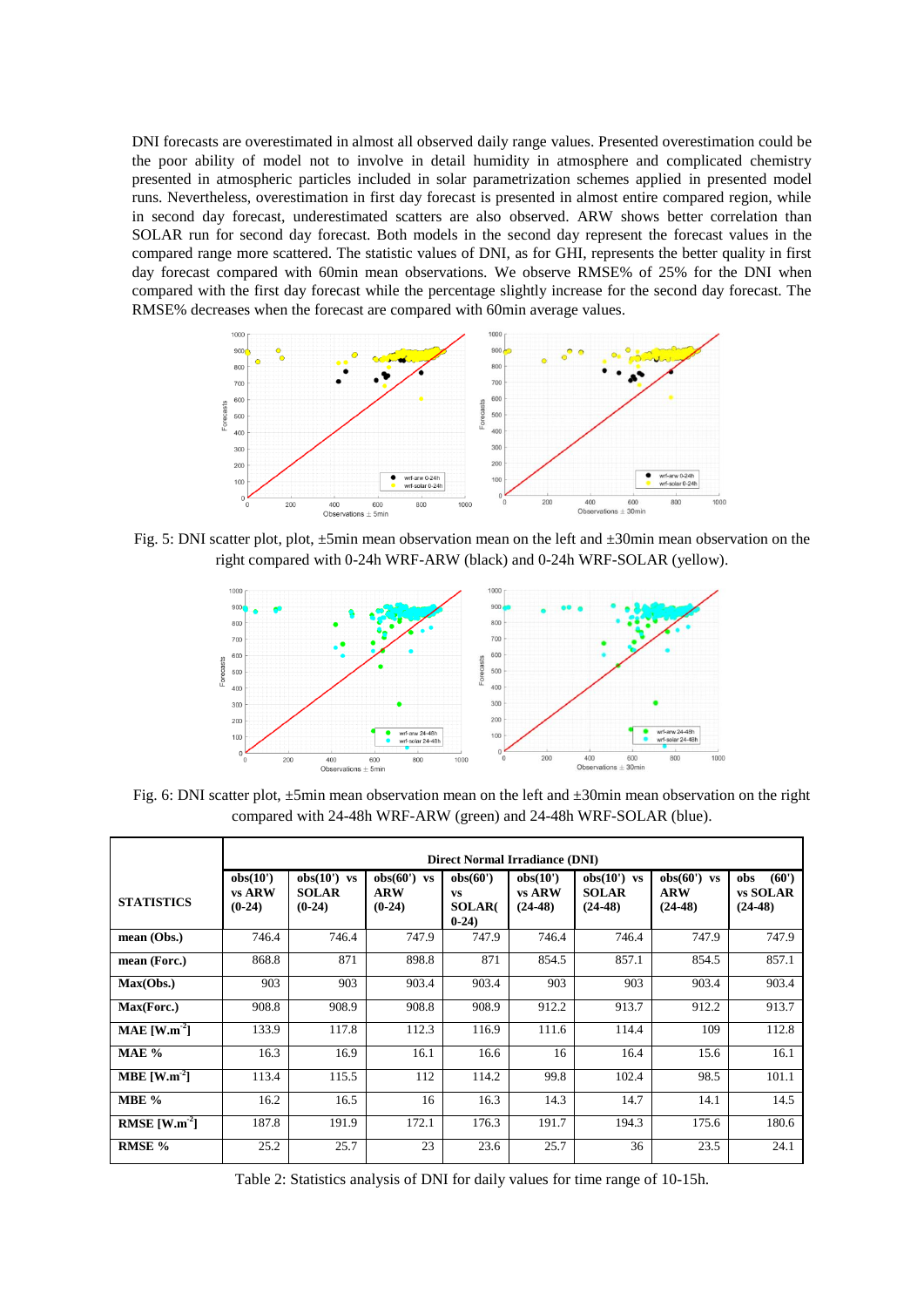Diffuse horizontal irradiance follows similar pattern as for GHI. SOLAR run has slightly better correlation than ARW model run. As for DNI, also the second day forecast of DIF is more scattered. Here, the underestimation in DIF values is presented, while in DNI the strong overestimation is observed. This underestimation in DIF and overestimation in DNI values are most probably correlated, and the ability of aerosol interaction and model parametrization. Maximum values of DIF are strongly underestimated while in mean values this underestimation is around  $20W/m^2$ . The RMSE% is quite high for DIF, around 40% for both models and both forecasted days.



Fig. 7: Fig. 5: DIF scatter plot, plot, ±5min mean observation mean on the left and ±30min mean observation on the right compared with 0-24h WRF-ARW (black) and 0-24h WRF-SOLAR (yellow).



Fig. 8: DIF scatter plot, ±5min mean observation mean on the left and ±30min mean observation on the right compared with 24-48h WRF-ARW (green) and 24-48h WRF-SOLAR (blue).

|                   | Diffuse Horizontal Irradiance (DIF) |                                           |                                         |                                                   |                                        |                                            |                                          |                                              |
|-------------------|-------------------------------------|-------------------------------------------|-----------------------------------------|---------------------------------------------------|----------------------------------------|--------------------------------------------|------------------------------------------|----------------------------------------------|
| <b>STATISTICS</b> | obs(10')<br>vs ARW<br>$(0-24)$      | $obs(10')$ vs<br><b>SOLAR</b><br>$(0-24)$ | $obs(60')$ vs<br><b>ARW</b><br>$(0-24)$ | obs(60')<br><b>VS</b><br><b>SOLAR</b> (<br>$0-24$ | obs(10')<br><b>vs ARW</b><br>$(24-48)$ | $obs(10')$ vs<br><b>SOLAR</b><br>$(24-48)$ | $obs(60')$ vs<br><b>ARW</b><br>$(24-48)$ | (60')<br>obs<br><b>vs SOLAR</b><br>$(24-48)$ |
| mean (Obs.)       | 138.3                               | 138.3                                     | 137.9                                   | 137.9                                             | 138.3                                  | 138.3                                      | 137.9                                    | 137.9                                        |
| mean (Forc.)      | 118.3                               | 117.7                                     | 118.3                                   | 117.7                                             | 121.7                                  | 120.7                                      | 121.7                                    | 120.7                                        |
| Max(Obs.)         | 387.8                               | 387.8                                     | 352.5                                   | 352.5                                             | 387.8                                  | 387.8                                      | 352.5                                    | 352.5                                        |
| Max(Forc.)        | 164                                 | 180.2                                     | 164                                     | 180.2                                             | 270.7                                  | 256.3                                      | 270.7                                    | 256.5                                        |
| MAE $[W.m^{-2}]$  | 40                                  | 41.3                                      | 39.2                                    | 40.3                                              | 40.3                                   | 41.6                                       | 39.4                                     | 40.7                                         |
| MAE %             | 30.9                                | 31.9                                      | 30.4                                    | 31.2                                              | 31.1                                   | 32.1                                       | 30.5                                     | 31.5                                         |
| MBE $[W.m^{-2}]$  | $-18.2$                             | $-18.8$                                   | $-17.8$                                 | $-18.5$                                           | $-15$                                  | $-16.1$                                    | $-14.7$                                  | $-15.7$                                      |
| MBE %             | $-14.1$                             | $-14.6$                                   | $-13.8$                                 | $-14.3$                                           | $-11.6$                                | $-12.4$                                    | $-11.4$                                  | $-12.2$                                      |
| RMSE $[W.m^{-2}]$ | 56.1                                | 57.9                                      | 52.5                                    | 54.4                                              | 56.2                                   | 57.6                                       | 52.8                                     | 54.4                                         |
| RMSE %            | 40.5                                | 41.8                                      | 38.1                                    | 39.4                                              | 40.6                                   | 41.6                                       | 38.3                                     | 39.4                                         |

Table 3: Statistical analysis of DIF for daily values for time range of 10-15h.